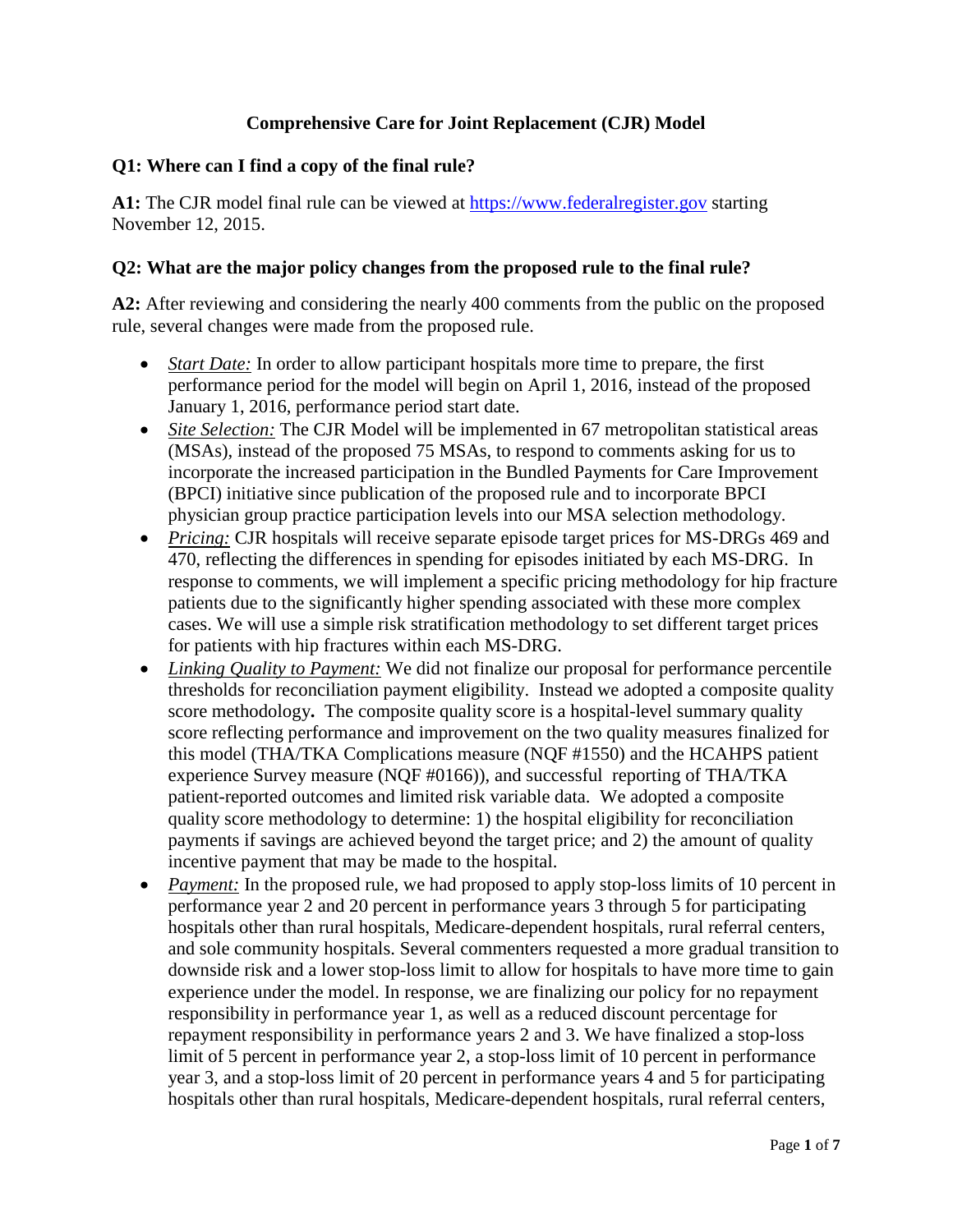and sole community hospitals. (We are finalizing the stop-loss limit for these hospitals at 3 percent in performance year 2 and 5 percent in performance years 3 through 5.) We have finalized a parallel approach for the stop-gain limits to provide proportionately similar protections to CMS and hospital participants, as well as to protect the health of beneficiaries. All hospital participants will be eligible to earn up to 5 percent of their target price in performance years 1 and 2, 10 percent in performance year 3, and 20 percent in performance years 4 and 5. We believe it is appropriate that as participant hospitals increase their downside risk, they can similarly increase their opportunity for additional payments under this model. We also believe that these changes will both facilitate participants' abilities to be successful this model and allow for a more gradual transition to financial responsibility under the model.

- *Beneficiary Data:* In response to the public comments we received, we did not finalize our proposal to allow beneficiaries to decline having their data shared at this time and have decided to provide participating hospitals with as complete data on their beneficiaries as is possible under the law. We believe that making these data available will enhance participating hospitals' ability to identify existing care patterns that can be changed or strengthened, as well as the kinds of strategies needed to improve their care practices so that they can be most successful under the model.
- *Beneficiary Protections:* We have finalized the following proposals to protect beneficiaries: additional monitoring of claims data from participant hospitals to ensure that hospitals continue to provide all necessary services; continued protection of patient data under the Health Insurance Portability and Accountability Act of 1996 (HIPAA) and other applicable privacy laws; and patient notification by providers and suppliers. Further, beneficiaries retain their freedom of choice to choose services and providers and all existing safeguards to protect beneficiaries and patients will remain in place. If a beneficiary believes that his or her care has been adversely affected, he or she can call 1- 800-MEDICARE or contact his or her state's Quality Improvement Organization (QIO). If concerns are identified, CMS can initiate audits and corrective action under existing authority.
- *Waivers:* No waivers of any fraud and abuse authorities are being issued in the final rule. Rather, CMS and OIG will jointly issue a notice regarding the waiver of certain fraud and abuse laws for purposes of testing this model. The notice will be published on the CMS and OIG websites.

## **Q3: How will the Comprehensive Care for Joint Replacement (CJR) model support the HHS delivery system reform goals of better care, smarter spending, and healthier people?**

**A3:** The CJR model is an alternative payment model that will contribute to the Medicare goals set by the Administration of having 30 percent of all Medicare fee-for-service payments made via alternative payment models by 2016 and 50 percent by 2018. Effective implementation of the CJR model will improve the quality and efficiency of care for Medicare beneficiaries, which is essential to creating a health care system that delivers better care, spends our dollars more wisely, and leads to healthier Americans.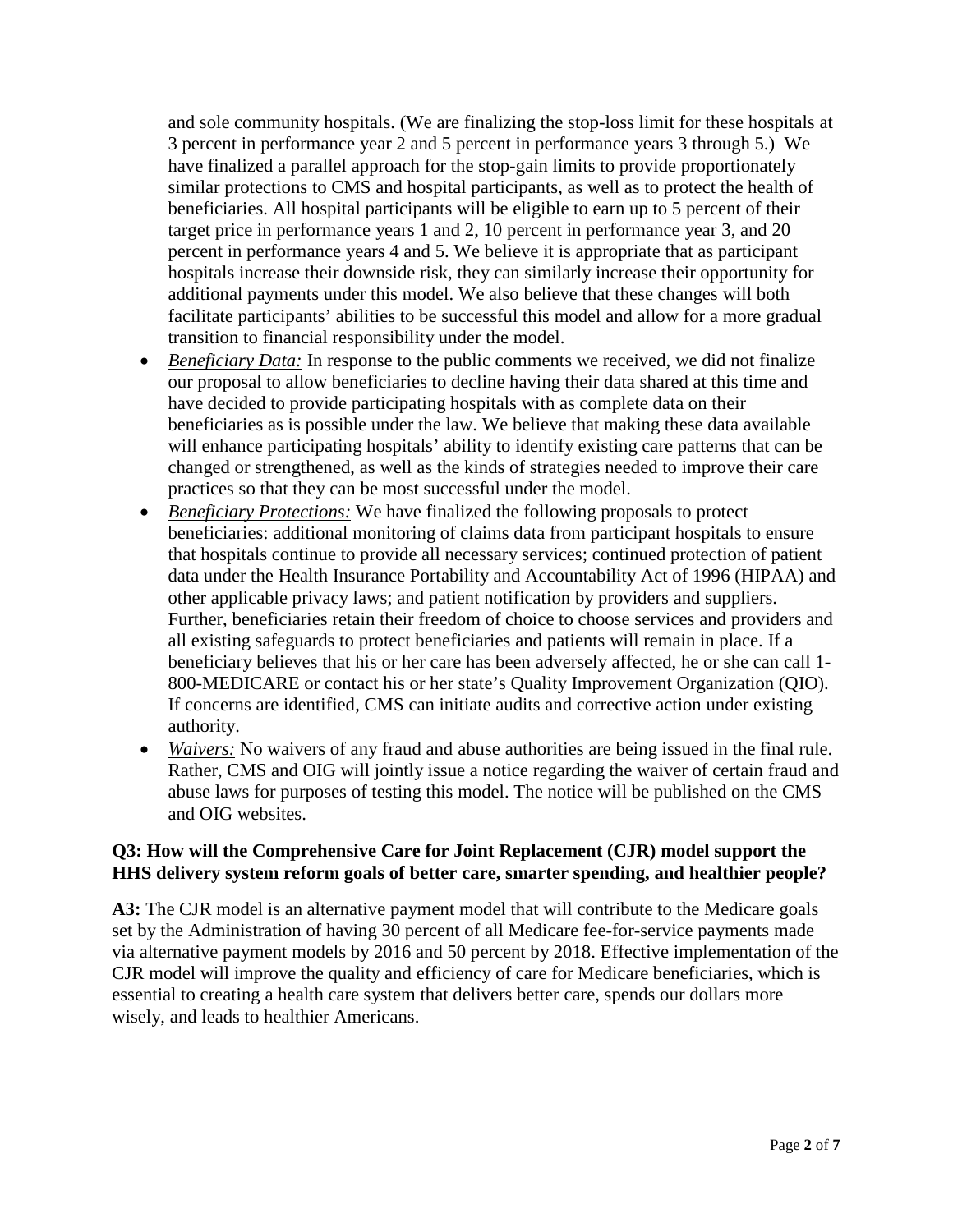## **Q4: Who will be affected by the CJR model?**

**A4:** Nearly all hospitals in selected geographic areas will be required to participate in the model and will have the opportunity to partner with surgeons, other physicians, and post-acute care providers to coordinate patient care more effectively. Additionally, Medicare beneficiaries meeting certain criteria who have an inpatient hospitalization for lower extremity joint replacement (LEJR) and/or other major leg procedure as designated by MS-DRG 469 or 470 at participant hospitals will be included in the model. These MS-DRGs primarily include singlejoint total hip and total knee replacement procedures.

## **Q5: Where will the CJR model be implemented?**

**A5:** The CJR Model will be implemented in 67 geographic areas, defined by MSA. By definition, MSAs are counties associated with a core urban area that has a population of at least 50,000. Non-MSA counties (no urban core area or urban core area of less than 50,000 population) were not eligible for selection. Eligible MSAs must have had at least 400 eligible non-BPCI LEJR cases between July 2013 and June 2014, of which:

- For MSA including both Maryland and non-Maryland counties, no more than 50 percent of otherwise qualifying LEJRs occurred in a Maryland hospital;
- No more than 50 percent of the LEJRs in an MSA occurred in a hospital participating in the BPCI initiative for LEJR episodes; and
- No more than 50 percent of the otherwise qualifying episodes who received care in that post-acute care type were treated in a BPCI Model 3 skilled nursing facility (SNF) or home health agency (HHA) participating in the LEJR episode.

The originally proposed 75 participant MSAs were selected using a two-step stratified, randomization process. First, MSAs were placed into eight groups based on average wageadjusted historic LEJR episode payment quartiles and the MSA population size divided at the median. Second, MSAs were randomly selected within each group using a selection percentage within each payment quartile (30 percent for lowest payment quartile to 45 percent for highest payment quartile). After reviewing the comments, we assessed MSA eligibility criteria using more recent information about participation in BPCI since the publication of the proposed rule and subsequently removed 8 MSAs from selection. The 67 MSAs selected can be found on our website.<https://innovation.cms.gov/initiatives/cjr>

## **Q6: How were hospitals chosen to participate in the model?**

**A6:** Hospitals paid under the Inpatient Prospective Payment System (IPPS) physically located in selected MSAs and not currently participating in Model 1 or Models 2 or 4 of the Bundled Payments for Care Improvement initiative for the lower extremity joint replacement clinical episode are required to participate in the model.

As of November 12, 2015, approximately 800 hospitals are required to participate in the CJR Model. This list can be found on our website.<https://innovation.cms.gov/initiatives/cjr>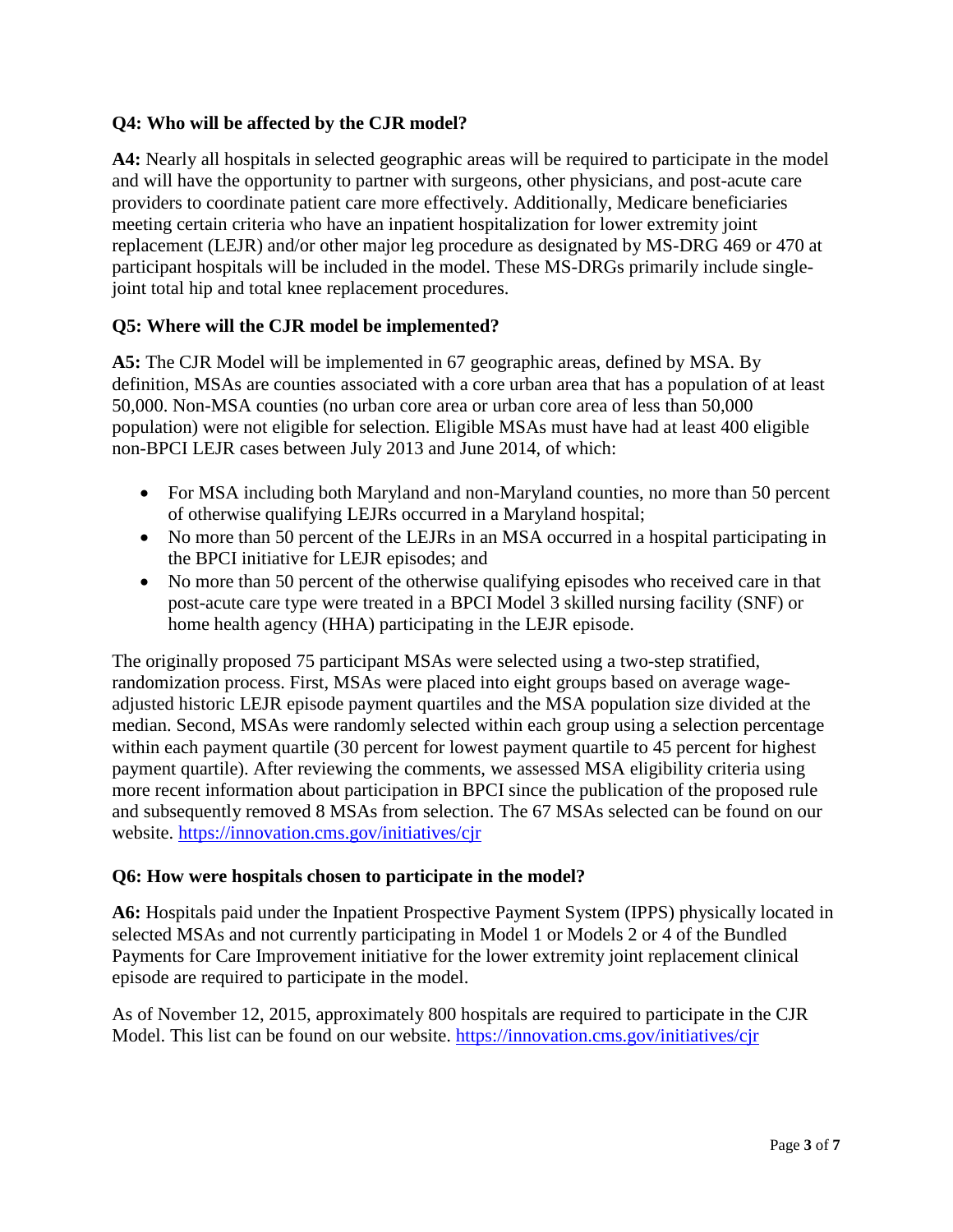## **Q7: Why are hospitals required to participate in the CJR model?**

**A7:** The CJR model tests implementation of a model at the geographic regional level. We believe it is important to test this alternative payment model among a wide range of hospitals, including those that would not necessarily apply to participate. We believe that by requiring the participation of a large number of hospitals with diverse characteristics, the model will result in a robust dataset for evaluation of this bundled payment approach and will stimulate the rapid development of new evidence-based knowledge. Testing the model in this manner allows us to learn more about patterns of inefficient utilization of health care services and how to incentivize the improvement of quality for common LEJR procedure episodes. This learning could inform future Medicare payment policy.

Section 1115A of the Social Security Act (the Act) authorizes the Innovation Center to test innovative payment and service delivery models, such as the CJR model, to reduce program expenditures while preserving or enhancing the quality of care furnished to Medicare, Medicaid, and Children's Health Insurance Program beneficiaries.

### **Q8: Why are you testing the CJR model?**

**A8:** We believe that there is an opportunity to improve care for Medicare beneficiaries who undergo LEJR. LEJR are common, expensive procedures with a significant recovery period. There is substantial regional variation in care patterns and episode spending in that the average Medicare expenditure for surgery, hospitalization, and recovery ranges from \$16,500 to \$33,000 across geographic areas.

The CJR model tests bundled payment and quality measurement for an episode of care associated with hip and knee replacements to better align incentives for hospitals, physicians, and post-acute care providers to improve quality and coordination of care from the initial hospitalization through discharge and recovery. The goal of this model is to improve care coordination and care transitions between medical settings and produce better outcomes for Medicare beneficiaries.

#### **Q9: When will the CJR model start and for how long will it last?**

**A9:** The first performance period for the CJR model will begin on April 1, 2016. This performance period start date will provide hospitals with more time to prepare for participation by identifying care redesign opportunities, beginning to form financial and clinical partnerships with other providers, and using data to assess financial opportunities under the model.

The CJR model consists of approximately 5 performance years, per the table below.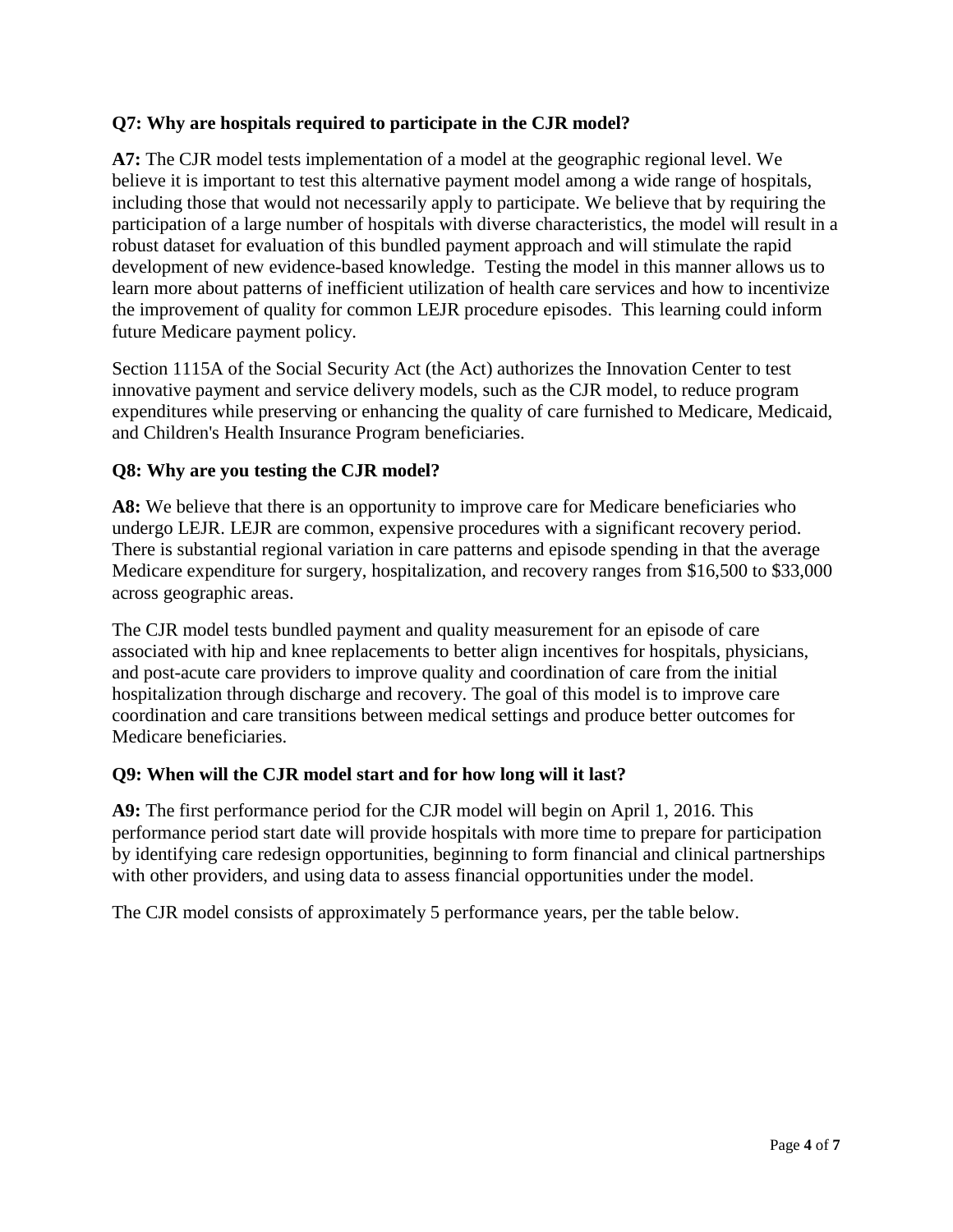#### **PERFORMANCE YEARS FOR CJR MODEL**

| Performance year | Calendar year | Episodes included in performance year          |
|------------------|---------------|------------------------------------------------|
|                  | 2016          | Episodes that start on or after April 1, 2016, |
|                  |               | and end on or before December 31, 2016         |
|                  | 2017          | Episodes that end between January 1, 2017,     |
|                  |               | and December 31, 2017, inclusive               |
|                  | 2018          | Episodes that end between January 1, 2018,     |
|                  |               | and December 31, 2018, inclusive               |
|                  | 2019          | Episodes that end between January 1, 2019,     |
|                  |               | and December 31, 2019, inclusive               |
|                  | 2020          | Episodes that end between January 1, 2020,     |
|                  |               | and December 31, 2020, inclusive               |

## **Q10: How will the CJR model improve the quality of care for patients?**

**A10:** The CJR model has the potential to improve quality in four ways. First, the model adopts a quality first principle where hospitals must achieve a minimum level of episode quality before receiving reconciliation payments when episode spending is below the target price. Second, higher episode quality, considering both performance and improvement, may lead a hospital to receive quality incentive payments based on the hospital's composite quality score, a summary score reflecting hospital performance and improvement on the following two measures:

• Hospital-Level Risk-Standardized Complication Rate (RSCR) Following Elective Primary Total Hip Arthroplasty (THA) and/or Total Knee Arthroplasty (TKA) measure (NQF#1550); and

• Hospital Consumer Assessment of Healthcare Providers and Systems (HCAHPS) Survey measure (NQF#0166).

The composite quality score also takes into consideration a hospital's submission of THA/TKA patient-reported outcomes and limited risk variable voluntary data.

Third, in addition to quality performance requirements, the model also incentivizes hospitals to avoid expensive and harmful events, which increase episode spending and reduce the opportunity for reconciliation payments.

Fourth, CMS provides additional tools to improve the effectiveness of care coordination by participant hospitals in selected MSAs. These tools include: 1) providing hospitals with relevant spending and utilization data; 2) waiving certain Medicare requirements to encourage flexibility in the delivery of care; and 3) facilitating the sharing of best practices between participant hospitals through a learning and diffusion program.

More information on quality in the pay-for-performance methodology can be found on our website at [https://innovation.cms.gov/initiatives/cjr.](https://innovation.cms.gov/initiatives/cjr)

#### **Q11: How will providers and suppliers be paid under the CJR model?**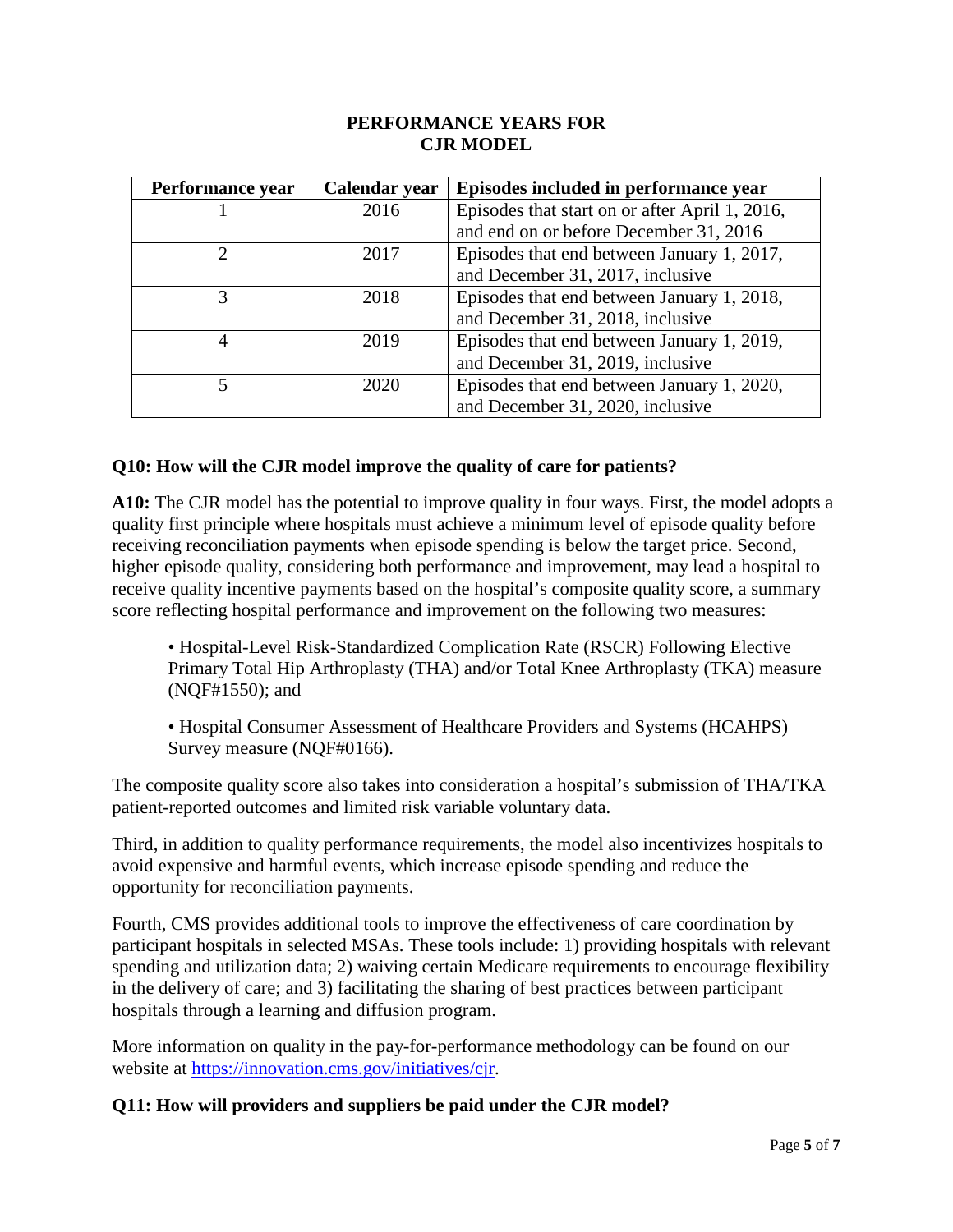**A11:** Providers and suppliers will be paid under the existing payment systems in the Medicare program for episode services throughout the year. Every year, the model will set Medicare target episode prices for each participant hospital that includes payment for all related services received by eligible Medicare fee-for-service beneficiaries who have LEJR procedures at that hospital. Following the end of a model performance year, actual episode spending for a participant hospital will be compared to the applicable Medicare target episode prices for that hospital. Depending on the participant hospital's quality and episode spending performance, the hospital may receive an additional payment from Medicare or, beginning in the second year of the model, may need to repay Medicare for a portion of the episode spending.

# **Q12: How will this model be evaluated?**

**A12:** Like all models tested by CMS, there will be a formal, independent evaluation using quantitative and qualitative data. Outcomes evaluated will include both quality and costs of care.

# **Q13: Can hospitals/doctors/patients participate in BPCI models and the CJR model?**

**A13:** Hospitals participating as episode initiators in Model 1 or Models 2 or 4 of the BPCI initiative for the LEJR clinical episode are excluded from participation in the CJR model. Participation in the CJR model is at the hospital level, so individual physicians or other practitioners have not been selected to participate in the model.

## **Q14: If hospitals/doctors/patients are already in BPCI, what happens?**

**A14:** If an acute care hospital is already participating in BPCI Model 1, or BPCI Model 2 or Model 4 for the major joint replacement of the lower extremity clinical episode, that hospital will not be a participant in the CJR model. If a BPCI participant other than an acute care hospital participating in the LEJR episode initiates an LEJR episode during a CJR episode (e.g., physician group practice or post-acute care provider), then the BPCI episode will continue and the CJR episode will be canceled (i.e., not included in calculations at the time of reconciliation). If any BPCI participant initiates any episodes other than an LEJR episode during a CJR episode, then both episodes will continue.

## **Q15: Will hospitals be able to partner with other providers and share their savings?**

**A15:** The model will allow participant hospitals to enter into financial arrangements with certain types of providers and suppliers (SNFs, long-term care hospitals, HHAs, inpatient rehabilitation facilities, physician and non-physician practitioners, and outpatient therapy providers) who are engaged in care redesign with the hospital and also furnish services to Medicare beneficiaries during a CJR episode. Those arrangements will allow participant hospitals to share, subject to the limitations outlined in the rule, with these third-party providers and entities the following: reconciliation payments, internal cost savings, and the responsibility for repayment to Medicare.

## **Q16: Can an ACO or other third party entity enter into an agreement with a CJR hospital to coordinate the care of beneficiaries that are served by an ACO and have a CJR episode?**